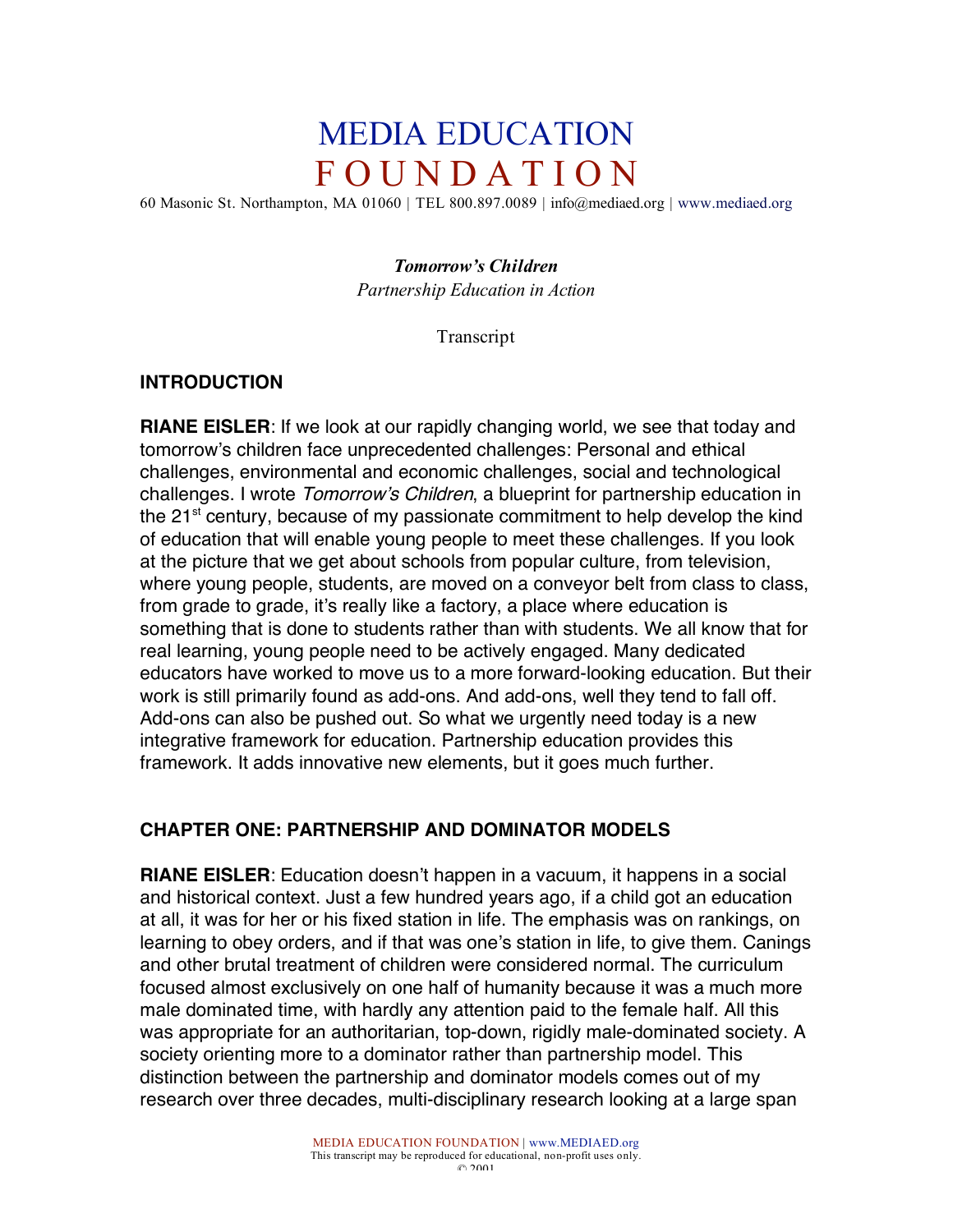of our cultural evolution that is reported in part, in my book, The Chalice and the Blade. This research addresses fundamental questions that many of us have asked. Questions that in my life came out of my experiences as a little girl in Nazi Austria. Questions such as, do we have to hunt and persecute each other? When we humans have such an enormous capacity for caring, for creativity, what is it that has tilted us back? Don't we have any alternatives to this way that is so often presented to us as just the way things are? Out of this research, the answer came: yes we do have alternatives. But we cannot see these alternatives unless we look at human history through a wider lens. What we begin to see is that societies, whether they're ancient or modern, eastern or western, that orient more to the dominator model—we see that the primary principle for organizing relations is ranking. Man over woman, man over man, race over race, nation over nation, man over nature. But as you move more towards the partnership model, you begin to see a different governing principle: linking. There are still hierarchies; there are still very clear lines of responsibility and leadership. But leadership is not based on the power to dominate, to control through fear, through force. It is not disempowering, but empowering. We live in a time when we have technologies, not only of communication that spans the globe in a manner of minutes, but of destruction that spans the globe in a matter of minutes. The mix of high technology and the dominator model is potentially disastrous. Fortunately, there has been movement toward the partnership model. If there hadn't been, we would be talking about democracy, about human rights, about an education where each child can realize her or his individual potential. But unfortunately, there are still many elements in our education that we have inherited from these earlier times. Times when ideas such as democracy, human rights, individual potential were simply unknown. This is why we so urgently need a complete reassessment and yes, reconfiguration of education today.

#### **CHAPTER TWO: THREE ELEMENTS OF PARTNERSHIP EDUCATION Process, Content and Structure**

**RIANE EISLER**: Certainly we don't want to discard everything in education; we want to retain the best practices in teaching. But we also want to open our intellects and our imaginations to new ways of learning and teaching. Ways that can help young people reclaim the joy of learning that every child is born with that can empower young people to be the best they can be. Partnership education is appropriate for the post-industrial economy, which requires men and women who are creative, who are flexible, who know how to work in teams rather than just giving or taking orders, who are lifelong learners. Partnership education combines three integrally interconnected elements. Process, how we learn and teach; content, what we learn and teach; and structure, the learning environment.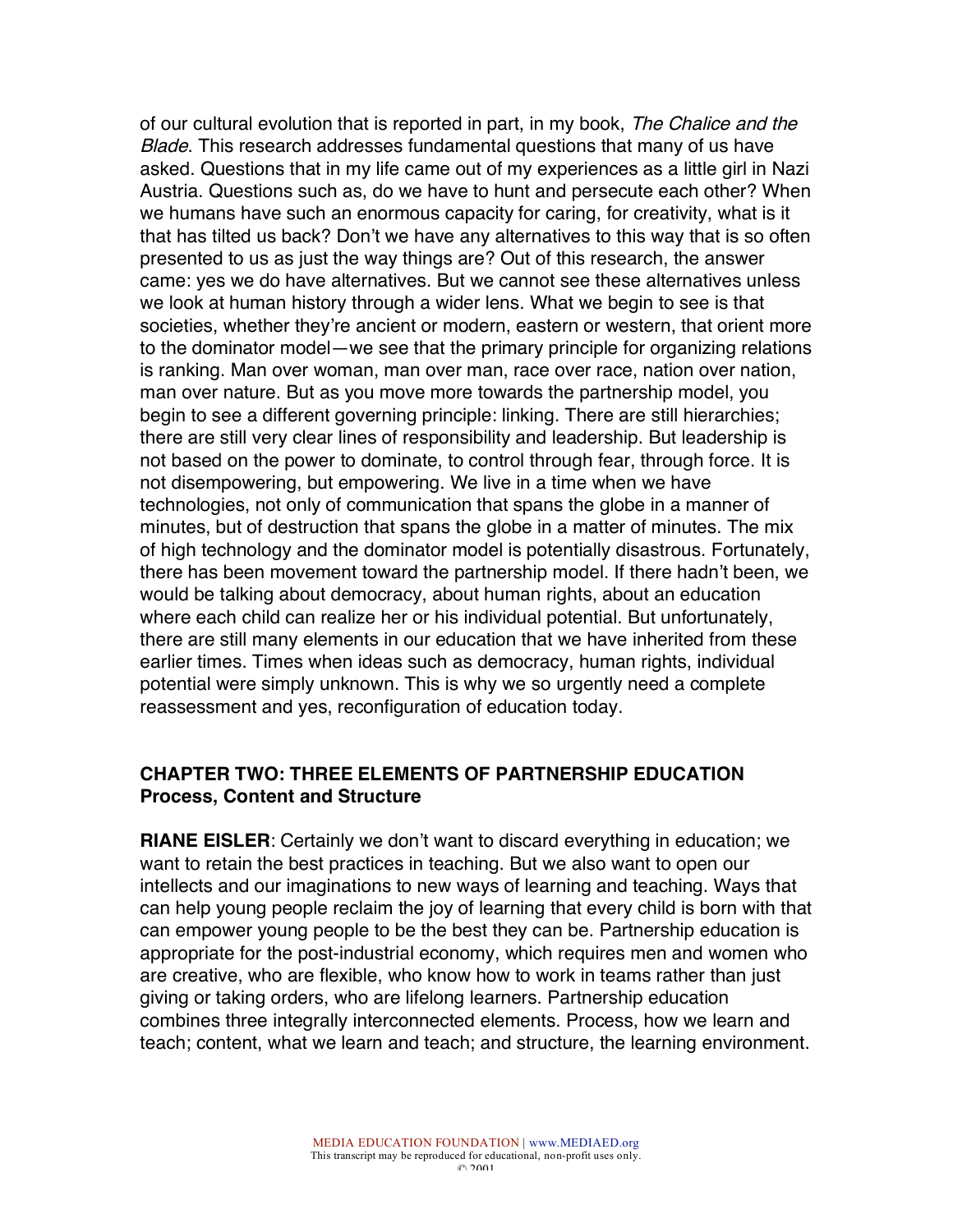#### **Process: How We Teach**

**RIANE EISLER**: One of the major differences between dominator and partnership education is that children are real partners in their education. And we all know that when we become involved, we take more responsibility. Not only that, when we feel connected to our school, we are not alienated.

**JOE SZWAJA (Teacher, NOVA School)**: I think that when Riane Eisler and NOVA High School discovered each other in the mid-90s, I think that she was correct in thinking that NOVA kind of is a partnership school, but it's without knowing about her ideas. I think we were, in some ways anyway, embodying her ideas or trying to work towards those ideals of cooperation and mutual support and hierarchies of actualization rather than hierarchies of fear or domination. It has given us a language and a methodology with which to analyze the way we do things at NOVA. And I think a number of the teachers have found it very useful.

**RIANE EISLER**: Some of the methods that we use in partnership process are empirically proven methods, methods that many of use are already familiar with: Child-centered education, project-centered education, collaborative education. But what the difference is that in partnership education, these aren't just add-ons, they are really integrated into the entire learning fabric. So for example, through peer-teaching as a regular procedure. What students really learn to do then, is to really become familiar with their material, to really think deeply about it. And we all know, that one of the best ways of learning—anybody who's ever taught knows this—is actually by teaching.

**DAVE KETTER (Teacher, NOVA School)**: I make it a point as a teacher to never do for students what I think they can do for themselves. It's quite important for us as teachers to get students talking to each other and not just the teacher talking to the group or the group talking to the teacher and answering questions. And peer teaching is a major aspect of that.

**JOSH BREWER (Student, NOVA School)**: So in Mr. Sims' class specifically, we've had this thing where a student or a group of students will take home a packet or chapter or something that they've researched on their own and bring it back into the class and present it and be the teacher of that class for 10 minutes or a day, at some point we'll get to that. I think that's really helpful because you're getting a different viewpoint than you would. You're not having the same person or two people present every day, so hearing things from a different voice from a different person, with their influence in it, is really helpful.

**MURIEL MONTGOMERY (Student, NOVA School)**:I think you learn more this way because instead of being subjected to one point of view, like the teacher talking and you listening, it's the teacher bouncing off ideas and students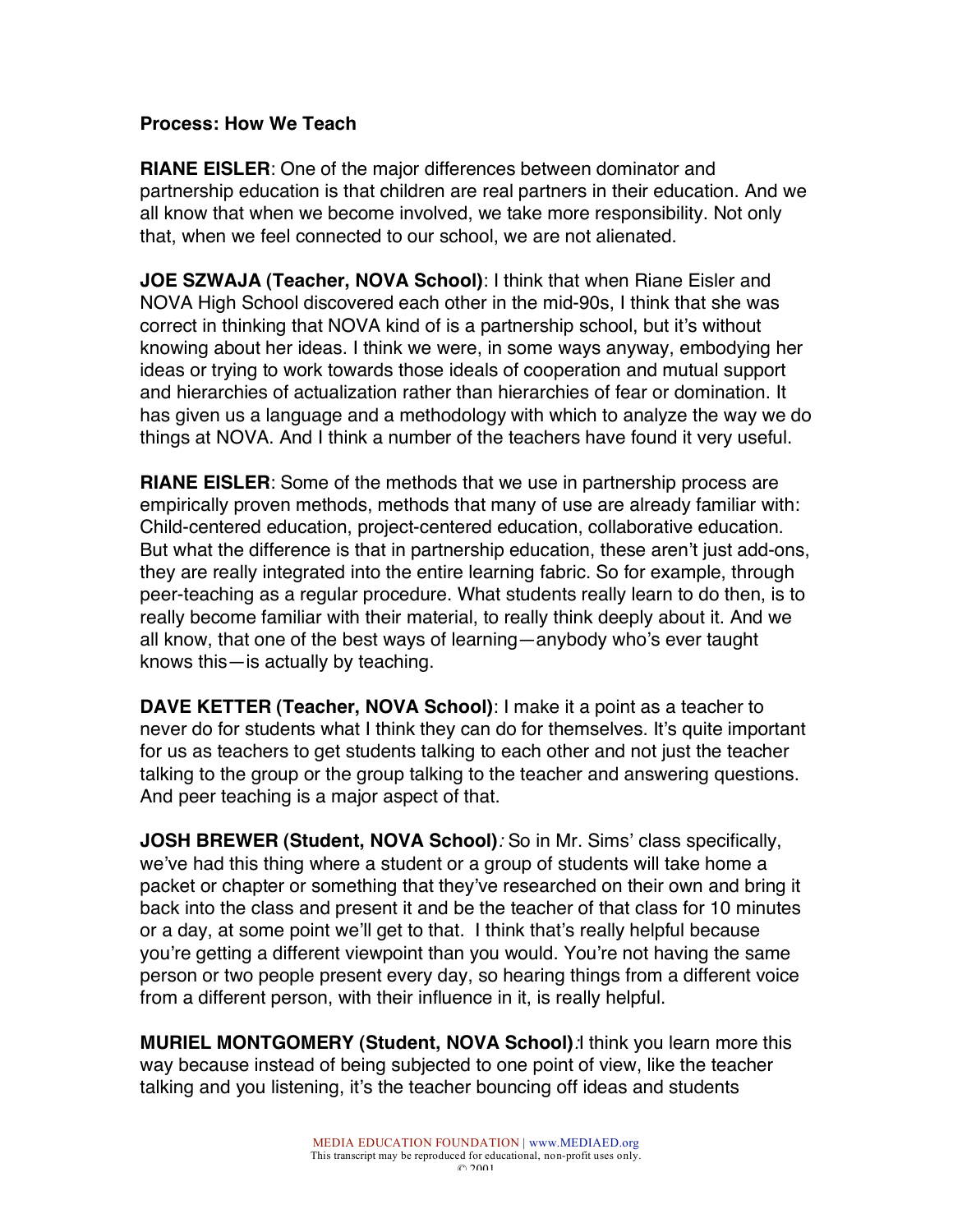bouncing off ideas off of other students. So instead of hearing one view, you get, like, 10. Just socially, you get interaction with other people. And learn how to politely receive ideas. If I see somebody who's not talking maybe open their mouth and act like they're about to talk, I kind of don't say anything if I've been saying things. I see that a lot, just courtesy and conversation: people encourage other kids who haven't spoken to speak. And I think that's really neat because in more traditional classrooms that I've been in, that's not the case at all.

**DAVE KETTER**: I've found at NOVA that my teaching style fits in quite naturally here and a good chunk of that is to create a democratic classroom. And by that I mean that not necessarily that students have the power to decide all things, but there's tricky weaving together of student interests and teacher knowledge and mentoring in a way that respects where students are at, and includes their interests, and includes their backgrounds with what needs to be taught.

**JOSH BREWER**: Teachers here are here because they want to do something differently and they want to be around students who are willing to take charge and do things that they'd like to be doing, but at the same time, doing real high school work that needs to be done to graduate.

**RIANE EISLER**: Well, teachers of course, in a partnership education, still instruct. But they also act as mentors, as facilitators. They help young people create a caring community of learners.

**ELAINE PACKARD (Principal, NOVA School)**: Certainly, the role that the teacher plays in helping the student do independent study or study away from school or to find—help them do a project that they're very interested in, to give them outside help, to go way beyond just your standard 50-minute classroom and then you see them the next day. And in most schools, that's not happening at all, where you really develop a relationship that is pretty pivotal in many students' lives.

#### **Content: What We Teach**

**RIANE EISLER**: As important as partnership process is, it alone is not enough. We learn not only from what we experience, but from stories. Some of the most powerful mental maps that we form, we have learned from the stories that we're told, from the narratives. And that's one of the reasons that partnership education pays a great deal of attention to content, to what we teach, to the curriculum. If we really think about it, every curriculum is woven around a particular conceptual framework, around basic assumptions. Assumptions that are then communicated through the curriculum, assumptions about what is valued, or not valued in a society. Fortunately, we already have quite a few partnership elements in the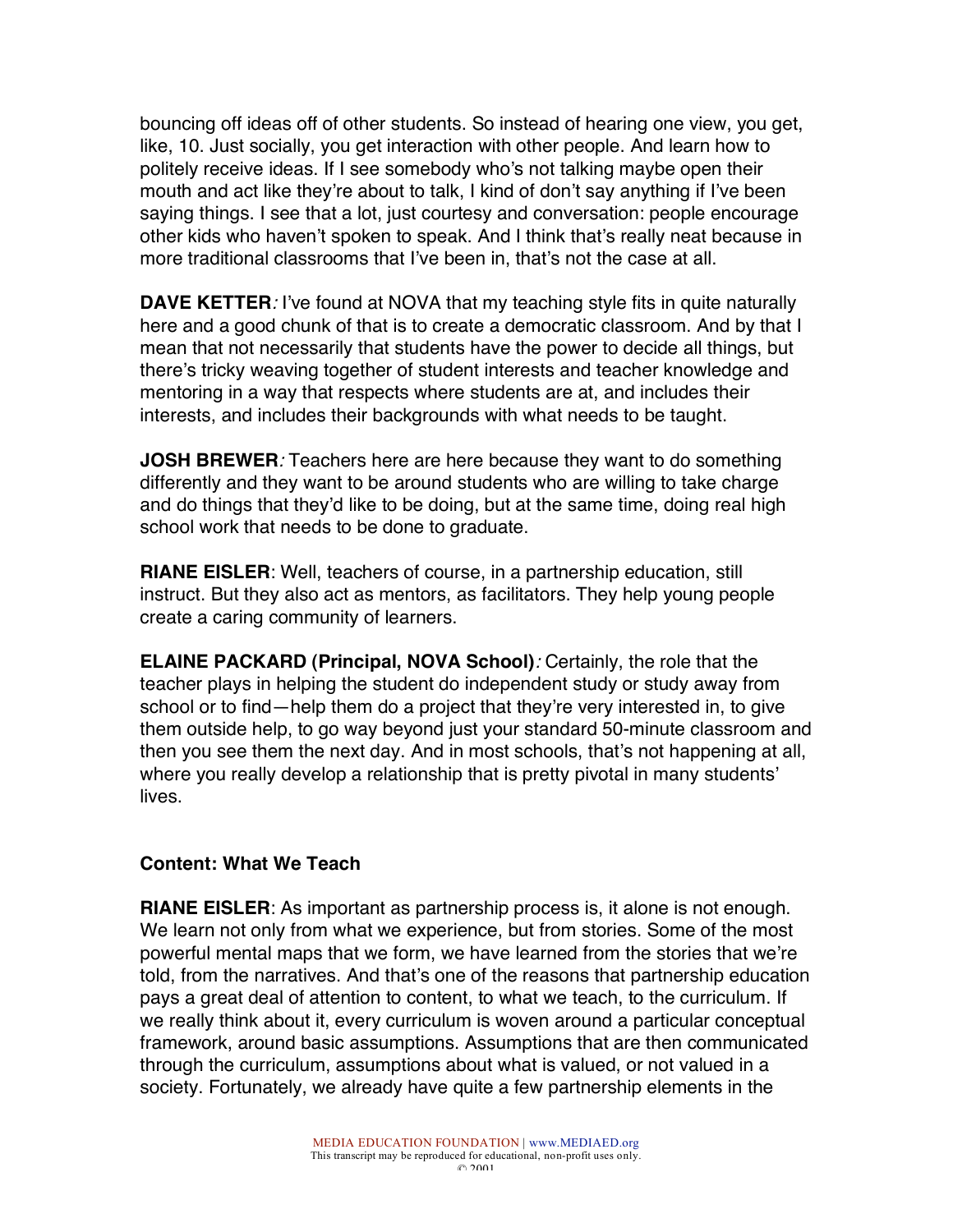curriculum. But unfortunately, we also have many elements that we have inherited from earlier times that oriented more to the dominator model. For example, we tell kids, "don't be violent." But what are the dates that we ask them to memorize? The dates of wars. So aren't we really teaching young people that, if you want to get into a history book, go kill somebody? Aren't we really perpetuating the values that we don't want to perpetuate? And the problem is that this is so imbalanced because so little attention in the curriculum is given to nonviolently achieved gains, the social reforms to which we owe just about all the good things in our lives. If we don't want young people to be alienated and apathetic, we need to show them that non-violent change is possible, and that they can make it happen.

**JOE SZWAJA**: I had already used Riane Eisler. Actually, my first class at NOVA ever, my world history class, ancient history, because I felt that her model is a really intriguing one in terms of showing other possibilities, other examples, different than the sort of militant, violence-laden approach that we've been taught so often. I always thought that the idea that human nature is somehow violent and negative is only looking at one side of it, and I thought she provided a wonderful framework and set of examples to refute some of those assumptions.

## **The Partnership Curriculum Tapestry**

**RIANE EISLER**: In the design of the partnership curriculum, we combine three strands of threads: vertical threads, horizontal threads, and cross-stitchings. The vertical threads tell a story. They tell the story of cosmic, planetary and cultural evolution. Of really the adventure of life on this earth, not as a predetermined process, but as an evolving adventure in which at every turn, there are alternatives, there are different possibilities. Children would still learn about say, biological evolution, they'd learn about natural selection, they'd learn about survival of the fittest, but they would also learn about something they don't learn about now. About the evolution of love, of empathy. It's interesting because Darwin himself, in the book that he wrote after *Origin*, he emphasized this. He emphasized that at the human level, we begin to see different dynamics, including love and what he called the moral sense, moral sensitivity.

**DAVE KETTER (to his class)**: How many of you studied Darwinian evolution? You know, you had a biology class; you know natural selection, things like that. Okay. What you got is probably the very basic, bare-bones stuff. And Eisler, Satori, Brian Swim and all them say it's an incomplete story and because of that, it's caused a lot of problems, that we kind of view ourselves as surviving because of our competitive spirit. But Eisler wants to point out, and again all these other thinkers do too, that that's not all the story.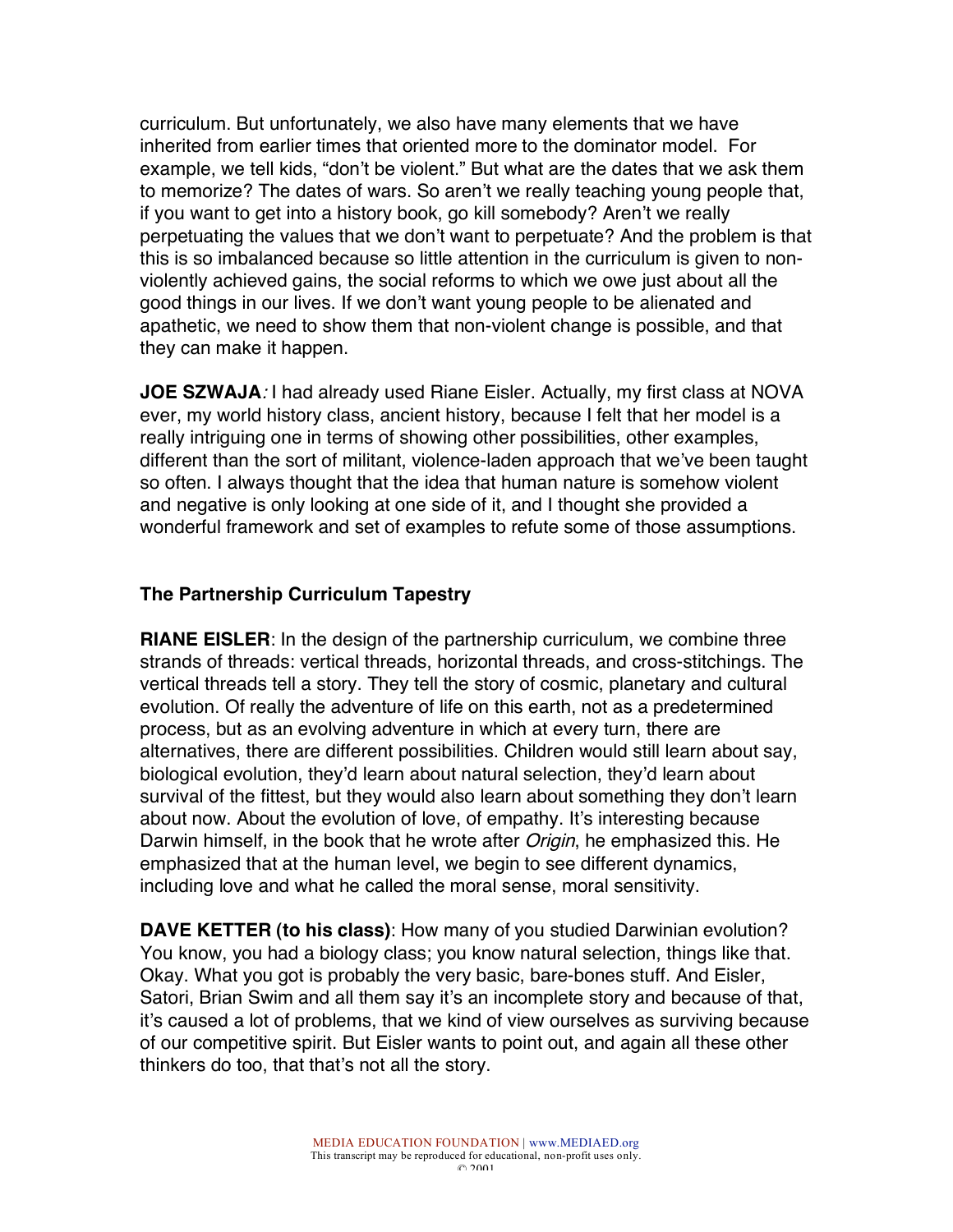**(to the camera)** As we study early human evolution, we'll also take a look at how those factors of evolution, the natural selection and random variation are inadequate to explain human evolution, and how caring, love and a sense of empathy became primary factors that are now at work in human evolution and what difference that makes to our outlook and the possibilities for humans in the future.

**RIANE EISLER**: I want young people to have the benefit of the new scholarship on evolution. Scholarship that shows the importance of cooperation, not just fierce competition, in evolution. I think that they're entitled to know that women were there, which you really wouldn't know if you look at the conventional texts and the museum dioramas; we're just not present. That in fact, mother-child bonds were one of the most important aspects of the evolution of love. Because by the grace of evolution, we humans received bio-chemical rewards of enormous pleasure, not only when we are loved, or cared for, but also when we love or care for another, be it a child, be it a friend, be it a lover, be it even a pet. We all have experienced this, but it's left out of the conventional narratives, and it needs to be put in.

**SARAH PIRTLE:** I do a timeline activity that I call the "lost history of peace." (to her students) Can you, Jessie, show me on this string where you think, if this is today, and this is way way back then, when do you think war might have began? **JESSIE**: Here.

**SARAH PIRTLE**: Could be there. I'll take three guesses. Sarah, you get the next guess.

**SARAH**: Right here.

**SARAH PIRTLE**: And Valbona, what's your guess?

**VALBONA**: There.

**SARAH PIRTLE**: Wait till you find this out. War began right there.

**STUDENTS**: No!

**SARAH PIRTLE**: And for all this many years, people lived without war. (to the camera) Now most adults make the same guess. They guess early on in the timeline as the place when widespread warfare began. If we want to find the place where people used weapons, we have to keep going through the Paleolithic. And this shows us that the history of humans is not a history of endless war. It's when we keep going to this spot right there, this marks 6,300 years ago. The archeologist Maria Gambodis shows that this is the time when the first invasions began to happen in old Europe. These are Neolithic villages. And so I want children to be able to really feel this long history of mutual aid that's our true legacy.

**RIANE EISLER**: The partnership curriculum has two sets of horizontal threads. One of these are the traditional academic subjects: literature, math, science. But these are interwoven with the vertical threads. And the other set of horizontal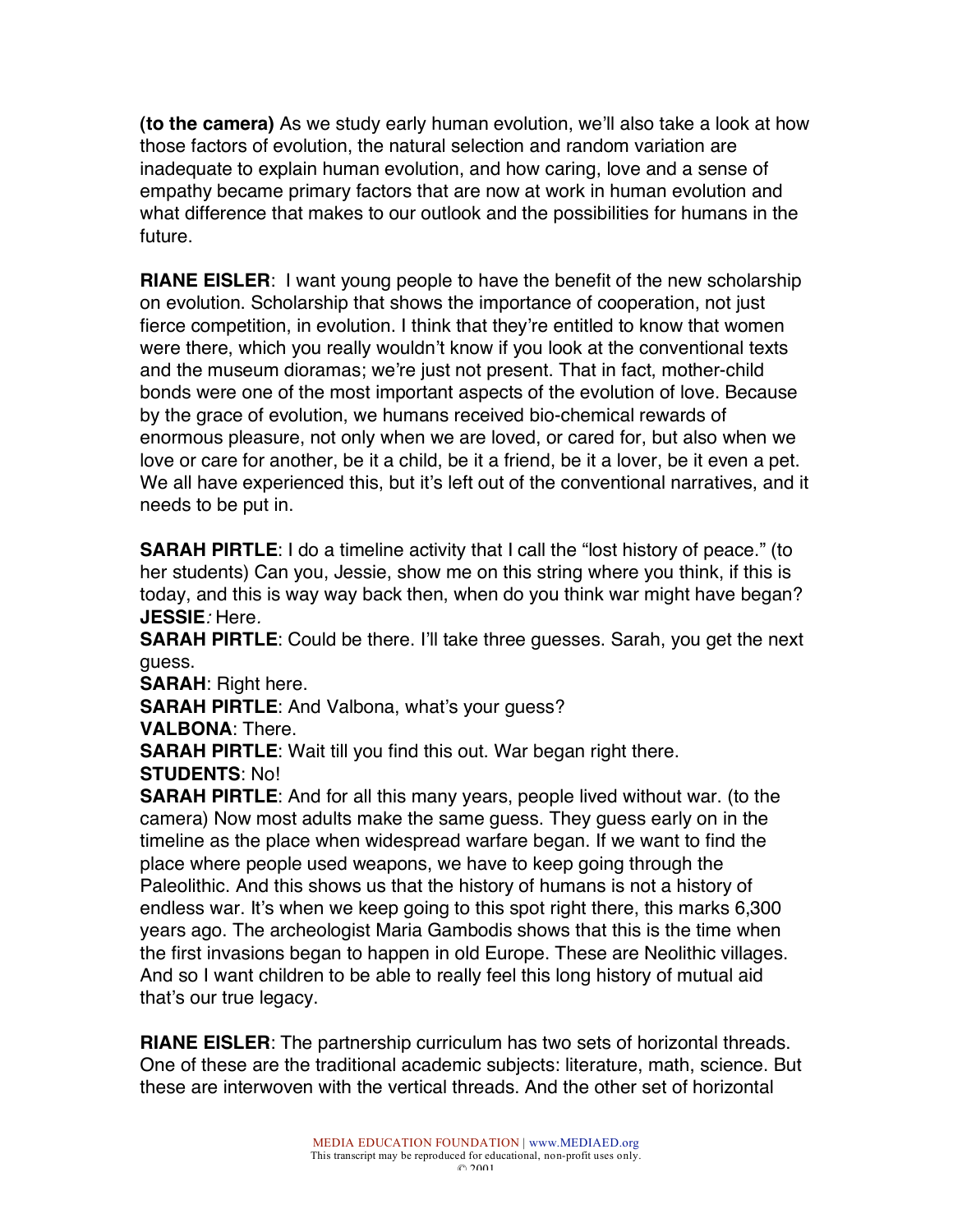threads, which are also very important, are the interests, the concerns of the students themselves. Matters such as the media, ethics, relationships, the environment, sexuality. If we interweave what we teach with student interest well, we all know, that for real learning, we have to be able to relate it to our own experiences, to our own lives.

#### **Media Literacy**

**RIANE EISLER**: In our time, when so much of the education that young people are receiving is not at school, it's from the larger culture, and particularly from the media. In fact, by the time a child starts school, they've already had a huge part of their education. And what are they really being educated for? So much of what they're educated for is to value qualities, behaviors appropriate for dominator, rather than partnership relations. Qualities and behaviors have caused so many problems. I mean, think about in action entertainment and the news. What do we focus on? Violence, killing, hurting. You look at sitcoms, and so much of them, they seem innocent, but they make cruelty, cynicism, insensitivity seem fun.

**[CLIP, "Seinfeld"]** Jerry: Well, see the thing of it is, you know, there's a lot of ugly people walking around. But they don't know they're ugly because nobody actually tells them. [Laughter] George: So what's your point?

**RIANE EISLER**: You look at some of the talk shows, and they capitalize on human suffering. This gives young people a very very distorted view of what it really means to be human. A very partial, one-sided view. So schools have an enormous responsibility here. And yes, media literacy skills informed by this partnership-dominator continuum as an analytical lens, they're really vital selfdefense strategies for young people. Even more so than in the curriculum, the gender stereotypes and the relations between women and men are so misrepresented. I mean, we're led to believe that everybody has a wonderful time in relations where girls and women are humiliated. Look at some of the videos, the music videos. What's the message about what is a good relationship, what's a fun relationship? And this is not only bad for girls, it's very bad for boys because boys, too, I mean they want that caring connection, that good relationship. Can't get that in that kind of relationship. As I said, there's a third set of threads, the cross-stitching. And these are integrated, again, into the entire learning tapestry. For example, multiculturalism, gender balance, environmental sensitivity, not just as add-ons, but as something that is integral to the entire learning tapestry.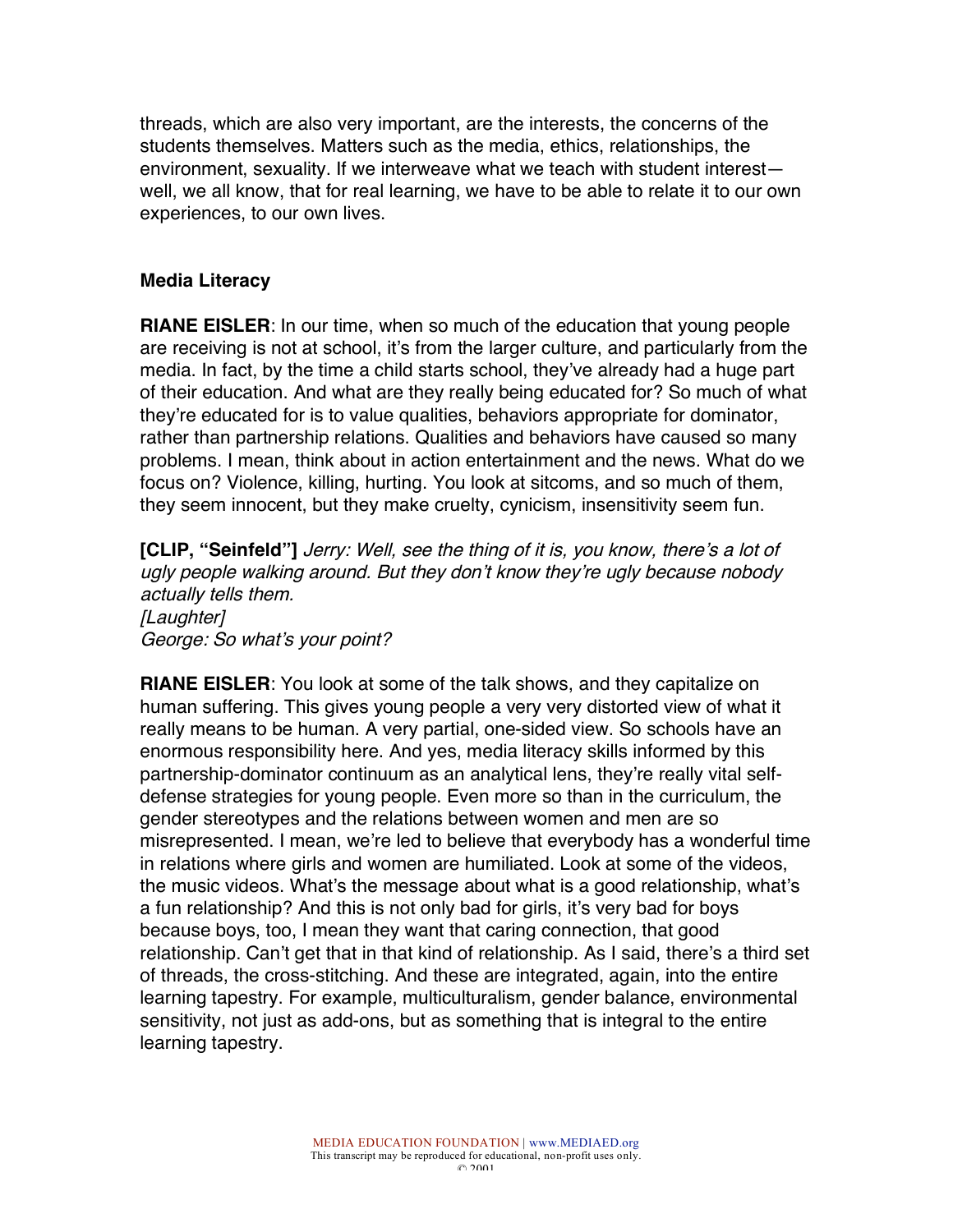## **Multiculturalism**

**RIANE EISLER**: If it's just Women's history, if it's just fiesta de Cinqo de Mayo, or Martin Luther King Day, something that we talk about on holiday's and then it's forgotten about the rest of the year, young people get it. They understand this is not important. So in a partnership curriculum people of different races and ethnic origins wouldn't just be shuffled in once in a while. They would be there—their needs, their contributions, their aspirations would be part of knowledge and truth.

## **Gender Balance**

**RIANE EISLER**: We're so used to a curriculum that really comes out of a worldview of ranking that we don't even notice it. The ranking of us over nature or the ranking of half of humanity over the other. In the traditional curriculum, that's how it's presented. We're still emphasizing values such as aggression, conquest, violence. Values that are stereotypically associated in the dominator mindset with masculinity. And very little attention is given to values stereotypically associated with women, with femininity. Nurturance, caring, non-violence, activities on which we all depend to live. So we give a very imbalanced picture of what is important. As we shift to the partnership curriculum of course not only can we then get away from these rigid straightjackets that so limit both women and men, but these values begin to rise in status. They become more respected. As women and men are questioning some of these stereotypes these qualities of caring, nonviolence, nurturance—they belong to both women and men. They are part of our full human repertoire.

## **Structure: The Learning Environment**

**RIANE EISLER**: The third component of partnership education, in addition to process and content, is structure, the learning environment. And here I want to emphasize something. A partnership structure does not mean a completely horizontal organization. That is troublesome, that's laissez-faire and it leads to all kinds of problems. There are hierarchies but they're hierarchies of actualization rather than domination. Leadership is empowering rather than disempowering. Now when we model this kind of leadership and when we build the structures because you know I would say, you can't sit in the corner of a round room; the structure is so very very important—when we offer that to young people, we're really offering them experiential education in democracy.

**ELAINE PACKARD**: There's something about the dynamic aspect of an environment where you're partnering all the time. It's not a static environment.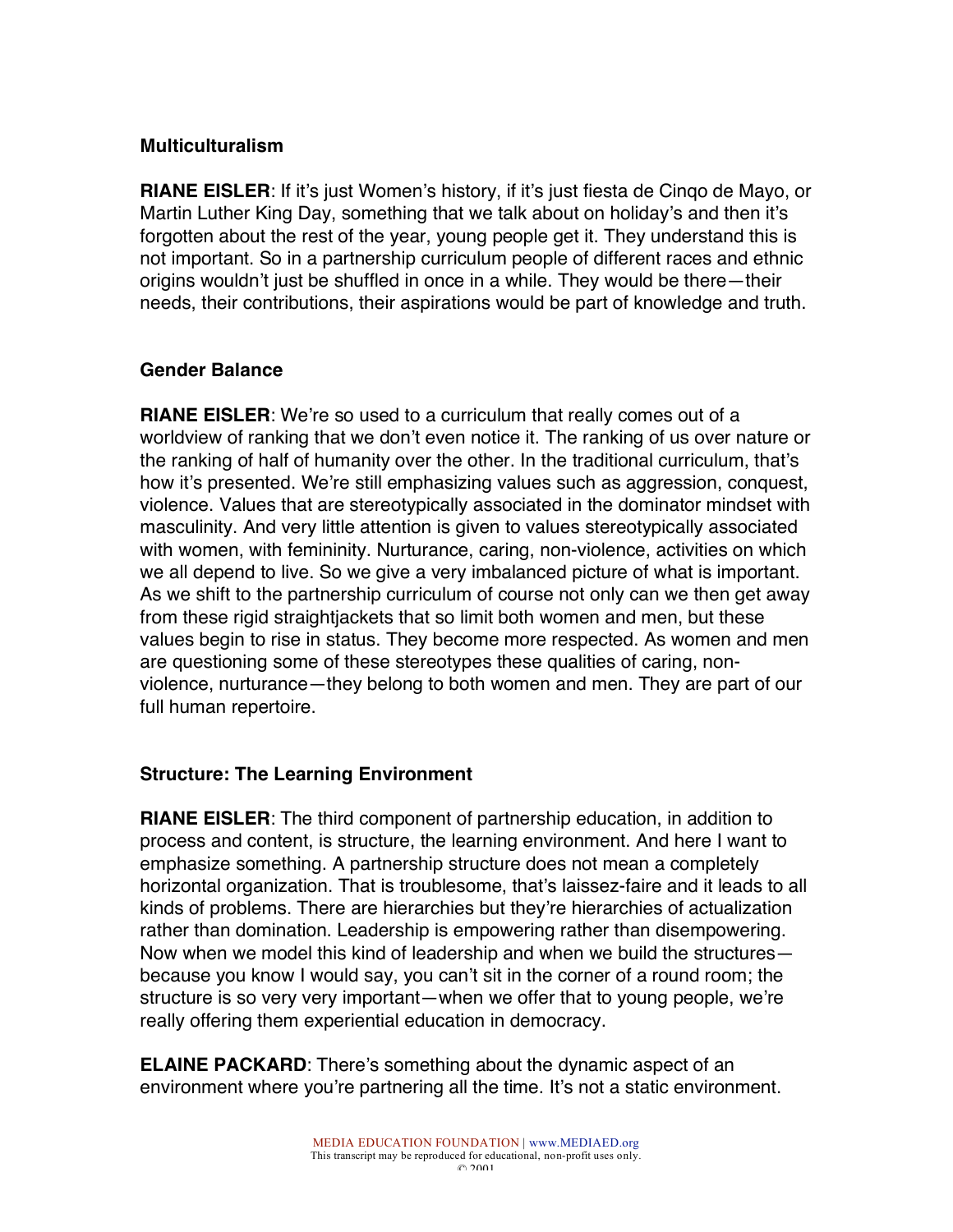There's always that exchange going on, the pros, the cons, the I-don't-want-towell-maybe-we-shoulds. There's always that negotiating. So there is never a moment where we're not trying to figure out something here together.

**SARAH PIRTLE**: The thing about social skills is that we can't just say, 'here's how you need to act,' and expect that it will work. That's why I love interactive games especially with songs because these give opportunities for them to figure out who hasn't had a turn yet. Or, how am I gonna handle the bully. Or, what do I say when I want to be part of a group. It's handling these problems together that are helping them build their understanding.

**RIANE EISLER**: Schools that are moving toward an integrated approach partnership, process, content and structure—they're characteristically violencefree schools, but more than that they are schools where young people are much more self-directed and yes, young people relate to themselves and to others with much more respect and much more caring.

**DAVE KETTER**: Another strong fit between the partnership model of education and NOVA is the emphasis on caring. And it's rare, it's extremely rare, that a fight or some kind of altercation occurs here at NOVA and that is great for me having worked in other urban high schools where there was a fight a day and some of them are quite, well, more than just mean; they're potentially lethal when weapons come out.

# **CHAPTER THREE: THE FUTURE OF EDUCATION**

**RIANE EISLER**: Many of us are concerned today at the direction that educational reform has been taking. It is truly a direction that's pushing us back toward an earlier time. A time of more rankings, of more inequality, of more inequity and of more rote learning. Consider this tremendous emphasis on testing. What does it really accomplish? Well, it accomplishes two things and they're both things that, if we think about it, we really don't want them. One, it again ranks—very strictly ranks people. Those on top, and those on bottom. And the way that testing is now being used is also to humiliate those on bottom. We're gonna publish the names of the schools in the newspaper. The other thing that it accomplishes is that it pushes out many of the gains that we've made in really reforming education in a more democratic direction. More time that teachers get to spend with students individually. 'Cause now they have to follow this menu. But not only that, materials that are so important for our future—multicultural materials, materials that are more inclusive of women, environmental sensitivity—those will be gradually crowded out. Many of us are aware that modern civilization is at a crucial turning point. These are critical times. At our level of technological development, this dominator model threatens to go into self-destruct, to take us